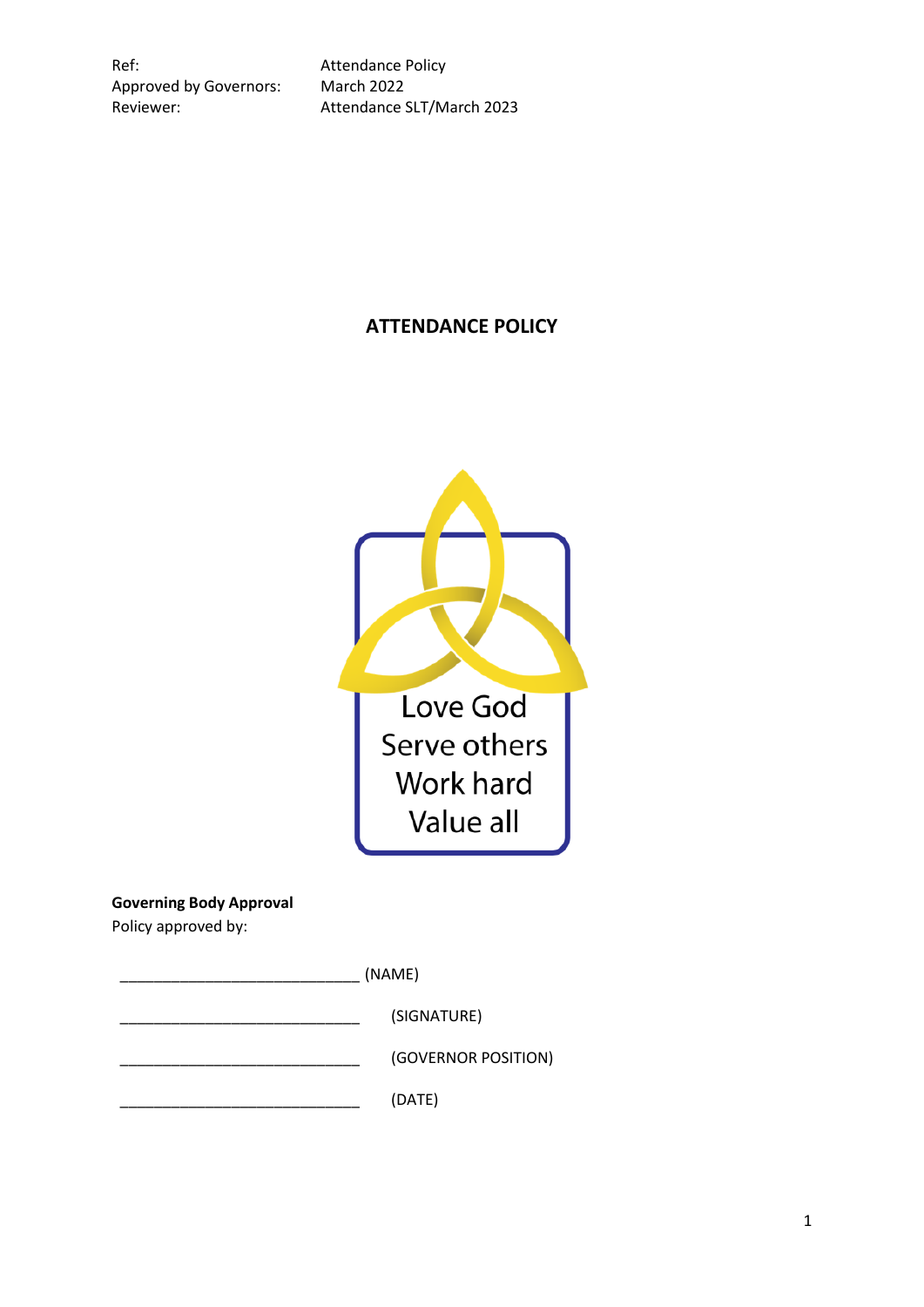# **Purpose of Policy**

In order for our pupils to gain the greatest benefit from their education, it is vital that they attend regularly and maintain the highest possible percentage attendance. Your child should be at school, on time, every day the school opens, unless the reason for the absence is unavoidable. **Our target attendance for each pupil is 95% and above within an academic year.**

Any absence affects the consistency of a pupil's education and regular absence will seriously affect their learning.

It is your legal responsibility **as a parent or carer** to ensure your child's regular attendance at school and permitting absence from school without good reason creates an offence in law and may result in prosecution.

Promoting excellent attendance is the responsibility of parents / carers, pupils and all members of school staff.

- To ensure the school's statutory, legal obligation is met.
- To promote maximum attendance by all students.
- To provide information for staff, parents / carers, the Governing Body and employers.
- To assist in the early detection of attendance issues so that a variety of agencies can become involved to support pupils and their families.
- That all pupil attendance, absence and punctuality is regularly monitored.
- Pupils whose attendance begins to cause a concern will be tracked and monitored by one or more of: Attendance Manager / Home School Liaison Officer (HSLO), Form Tutor, Year Leader, and Senior Members of Staff, whichever the school feels are the most appropriate.
- If no significant improvement in punctuality or attendance or both occur, parents / carers may be required to come to punctuality or attendance meeting to discuss the situation, to set formal targets or to sign a contract. The panel could consist of the HSLO, Year Leader, the pupil, parent / carer, a member of the school's leadership team and where appropriate a governor and/or a representative from an external agency. Failure to attend the meeting may result in all future absences deemed as unauthorised until such time as the parent / carer visits the school. Legal action may be requested through the process of Fixed Penalty Notices or Prosecution.
- Pupil review days: Periodically we may ask representatives from other school / external agencies (who are DBS checked and approved), to take part in a review of pupil attendance. This will include sharing information from our SIMS attendance programme and interviewing pupils to promote improvement of attendance and timekeeping.

#### **To promote excellent attendance and punctuality the school will:**

- Provide parents / carers with details on attendance and punctuality in pupil reports.
- Report to parents / carers on how a pupil is performing in school, what his/her attendance and punctuality rate is and how this relates to his / her academic attainment.
- Celebrate excellent attendance through Attendance Challenges, merits and the rewards trip.

#### **Staff responsible for attendance matters include:**

Home School Liaison Officer Year Leaders

#### **Types of Absence**

Every half-day absence from school has to be classified by the school (not by parents / carers) as either **authorised** or **unauthorised**. A reason for any absence is always required from parents/carers.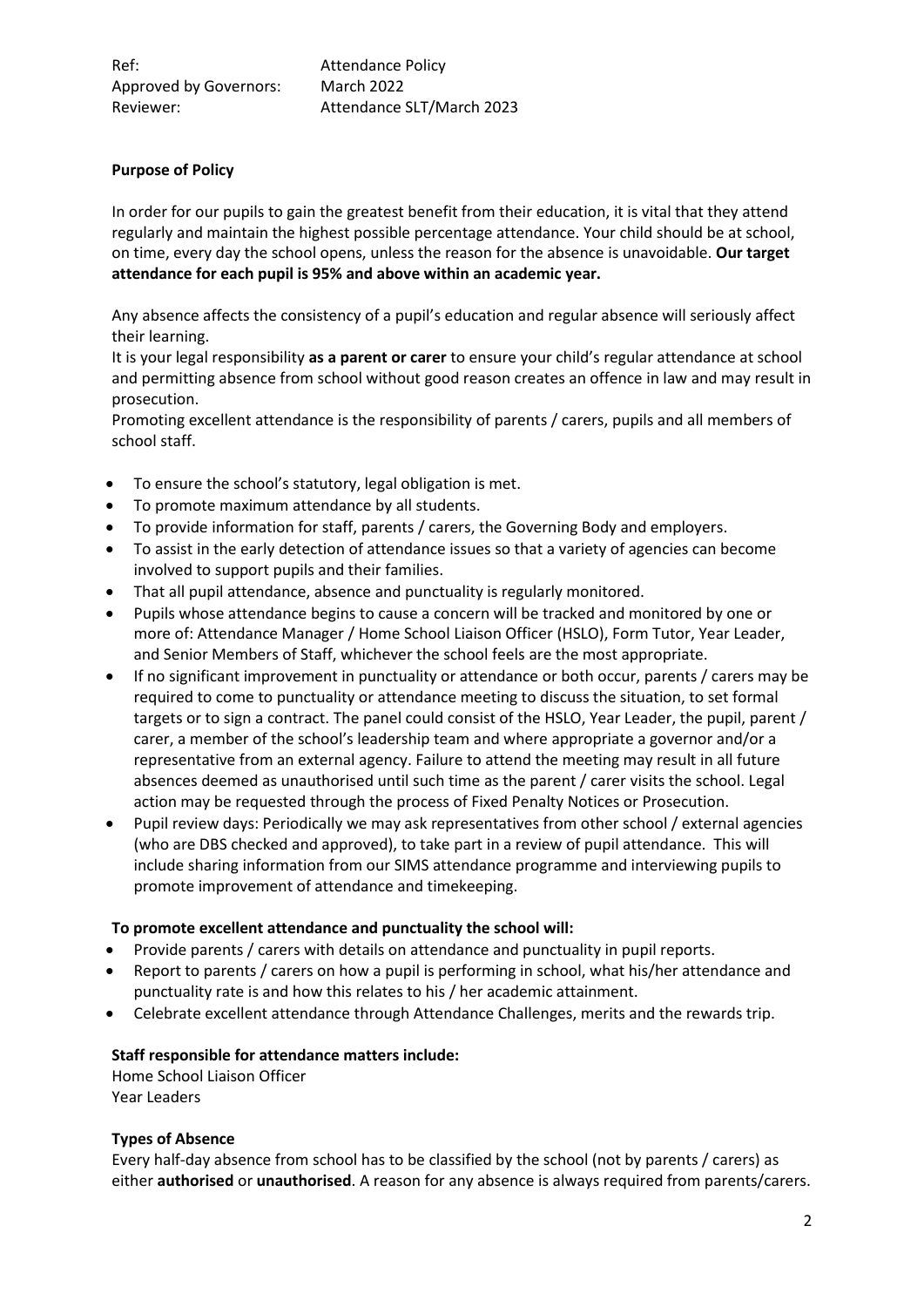Ref: **Attendance Policy** Approved by Governors: March 2022 Reviewer: Attendance SLT/March 2023

Authorised absences are mornings or afternoons away from school with a good reason, for example; illness, medical / dental appointments (which unavoidably fall in school time), emergencies or any other unavoidable cause. Where a medical or dental appointment (for example) cannot be arranged outside school hours, parents / carers should ensure their child is absent for the minimum time possible and **must** provide a copy of an appointment card to the Attendance Team in school. Other evidence, which could be provided are: prescription details, emails concerning details of holiday booking etc.

Unauthorised absences are those which the school does not consider the reason given for absence (by the parent/carer) to be acceptable. This type of absence can lead to the school and the Local Authority employing sanctions and / or legal proceedings, i.e. Fixed Penalty Notices and Prosecution.

#### **Persistent Absenteeism**

A pupil becomes a "persistent Absentee" when they miss 10% or more schooling across the school year or across a half term for whatever reason. Research shows that absence at this level can have a detrimental effect on any child's education and future prospects. The school requires parents' / carers' fullest support and cooperation to minimise this immediately.

Parents / carers of pupils whose attendance is near or falls below 90% are likely to be asked to provide medical evidence for each subsequent absence, otherwise these absences will be recorded as unauthorised. The school acknowledges that some pupils may have long term medical / health issues and we will work to support pupils and families in minimising the impact of such issues on attendance. Pupils with absence that occurs regularly over at least 5 weeks will also raise a cause for concern.

#### **ABSENCE PROCEDURES**

#### **If your child is absent you must:**

- Contact school as soon as possible on the first day of absence by telephone, 01282 506200, reporting it on class charts or by email to **dhope@btrcc.lancs.sch.uk** with a reason for the absence. This process should be repeated for every subsequent day of absence for safeguarding reasons.
- Send a note in or medical evidence (confirmation of Doctor Appointment / prescription, appointment letter etc on the first day of return with an explanation of the absence unless you have already provided this information.
- Notify school when there are changes to home circumstances i.e. Change of address, contact numbers or child living with another parent or family member.

#### **If your child is absent the school will:**

- Contact you by text on the first day of absence if we have not heard from you. Please ensure we are kept up to date with mobile telephone numbers.
- The Attendance team or year Leader may contact you on the third day of absence to discuss support for your child, by telephone or a home visit.

If we have no reason given from you for the absence we will mark it as a N (unauthorised) which then may change to 0 (unauthorised), which may lead to fine or prosecution.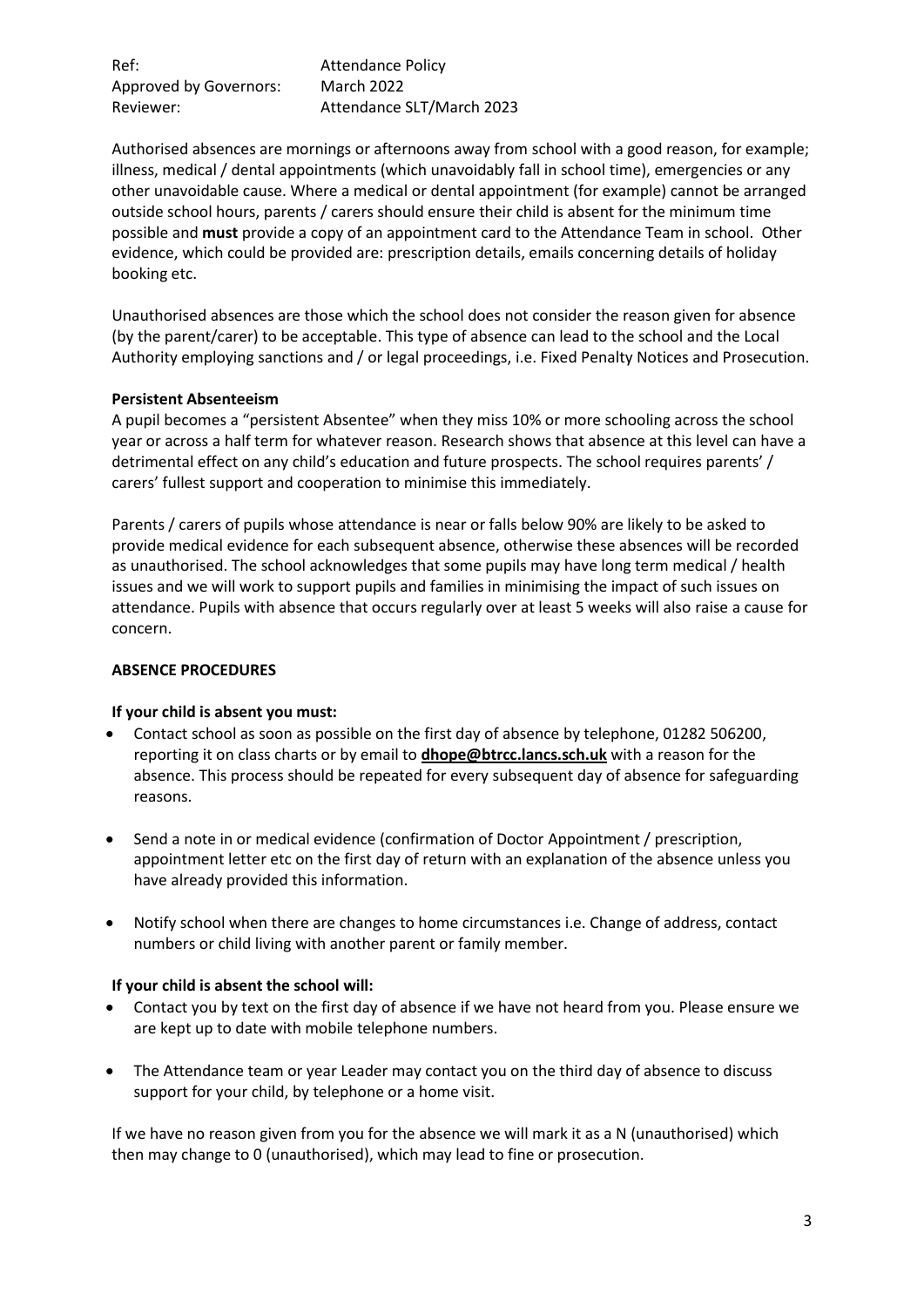Ref: **Attendance Policy** Approved by Governors: March 2022 Reviewer: Attendance SLT/March 2023

#### **Frequent Absences**

It is the responsibility of parents/carers and the attendance team to bring attention to any emerging attendance concerns. In these circumstances, the school will try to resolve the problem with the parents / carers. If unsuccessful and the absences remain unauthorised the school will take further action and advice as appropriate from the Local Authority Court Officer.

#### **Punctuality**

Being late to school and form time is not acceptable. The start of the school day is extremely important as it sets the tone for the remainder of the day. Pupils arriving late also disrupt lessons which can be embarrassing for the pupil and has a negative impact on teaching and learning. Pupils persistently arriving late will be given detentions and persistent lateness will result in parent / carer being notified and where appropriate, required to come to a punctuality meeting. The school day begins at 8.45 am. **All pupils are expected to be in school for 8.35 am** in order to be in either their lesson by 8.45 am. Pupils will receive a late mark if they are not in their form room by 8.45 am. There is an interim buffer period of 6 mins to allow for prayer / registration / uniform checks and notifications. Pupils arriving at the front of school after the top gate has been locked at 9:00am must sign in with the Attendance Team. The School Register will close at **10.00 am.** Any pupil arriving after this time without a good reason (e.g. medical appointment) will receive an "unauthorised absence" (marked 'U' in the register).

#### **Leave of Absence**

Any requests for Leave of Absence must be completed on the official school form **Permission Request for Leave of Absence** at least 6 school weeks prior to the start of leave. This form can be requested from school but is also available on the school website under the heading Policies. The form can be emailed to **[dhope@btrcc.lancs.sch.uk](mailto:dhope@btrcc.lancs.sch.uk)** or sent into school for the attention of Diane Hope. The Blessed Trinity office address is on the website.

The regulations do not permit any leave of absence, including holidays, during term time, unless there are **exceptional circumstances.** Only the Head teacher can make the decision as to whether the application is deemed to be exceptional circumstances. Any period of leave taken without the agreement of the school, or in excess of that agreed, will be classed as unauthorised and may lead to sanctions such as a Fixed Penalty Notice or Prosecution. **Leave for religious reasons will be agreed for 1 day only.**

#### **Ongoing Medical Conditions Including Pregnancies/Disabilities**

The school prides itself on its inclusive ethos and on the achievements of pupils with long-term medical issues and recognises that there may be occasions when these pupils are unavoidably absent. We may request parents or carers to provide the most up to date medical information in the interest of the child and enable us to work together.

#### **Legal Interventions**

A Fixed Penalty Notice for non-attendance may be issued in cases of unauthorised absences. The circumstances in which a Fixed Penalty Notice for non-attendance will be issued include:

- Parentally condoned absence
- Unauthorised leave
- Unwarranted delayed return from authorised leave
- Persistent late arrival after the register has closed.
- **Each case will be considered individually.**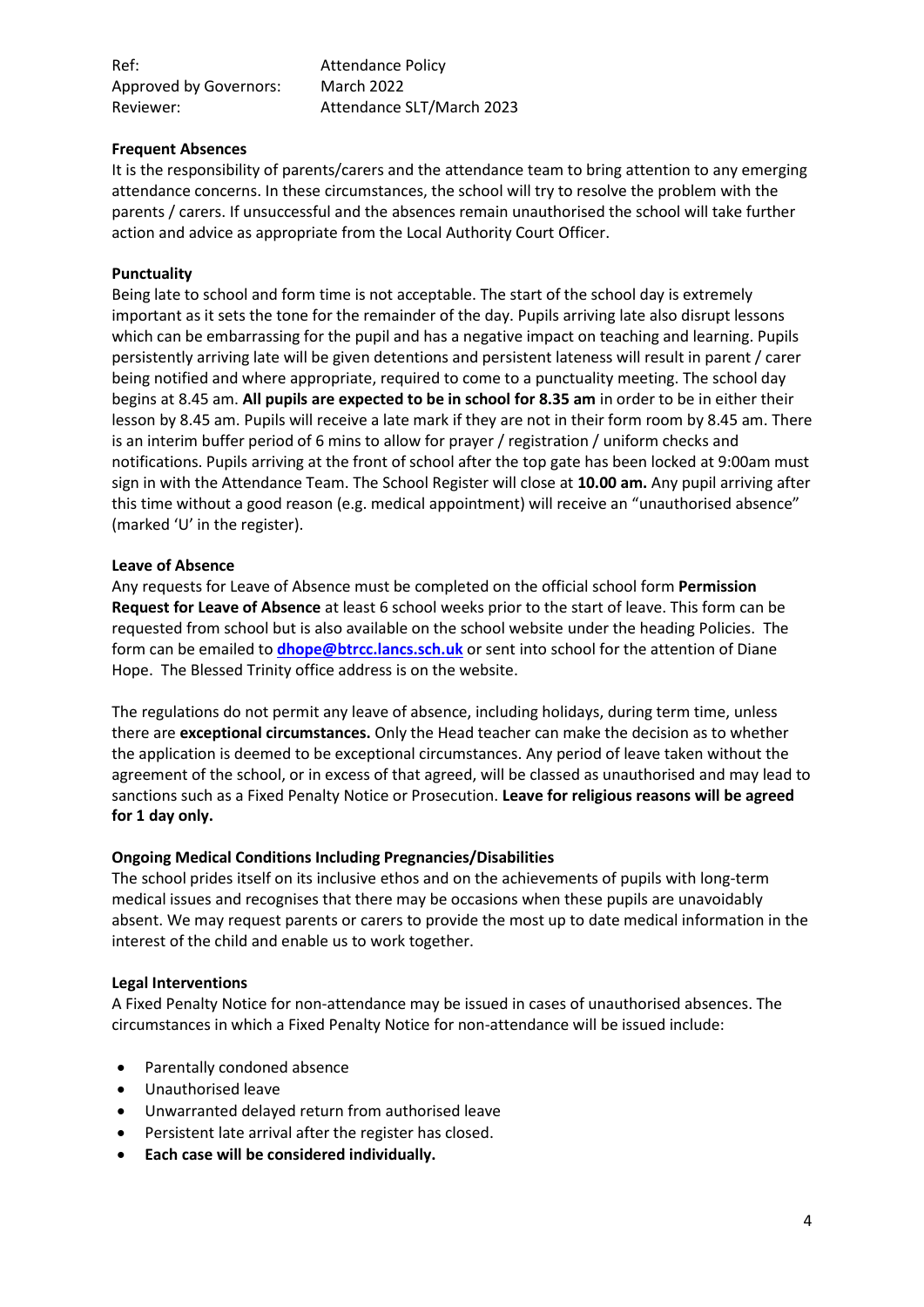Ref: **Attendance Policy** Approved by Governors: March 2022 Reviewer: Attendance SLT/March 2023

Penalty Notices can be issued when a student has 5 days (10 sessions) of unauthorised absence in a term or 7 days (14 sessions) in two consecutive terms. Parents / carers may now be issued with up to three penalty notices in a year. Penalty notices can also be issued when pupils are located in a public place without justification during the first five days of any period of exclusion. Please see the Lancashire County Council guidance document on Penalty Notices attached as Annex A and B to this Policy. In extreme cases of unauthorised absence, the school will apply to the Court Officer to initiate legal action.

# **SCHOOL ATTENDANCE TARGETS**

Excellent attendance is the key to successful education; to future employment and to success in an increasingly diverse technological society; we have the highest expectations of our pupils and their parents / carers in upholding the values and ethos of the school. All schools acknowledge the detrimental effect of poor attendance on achievement and set targets to further improve attendance. Your child has an important part to play in meeting these targets.

#### **SUMMARY**

The school has a legal duty to publish its absence figures to parents and to promote attendance. Equally, parents / carers have a duty and legal requirement to make sure that their children attend school and on time. All school staff are committed to working with parents / carers and pupils to ensure the highest possible levels of attendance.

#### **MONITORING AND EVALUATION**

This Policy will be monitored and reviewed, by the Pastoral Team, School Leadership Team and Governing Body to ensure it continues to meets the needs of our stakeholders and the statutory regulations.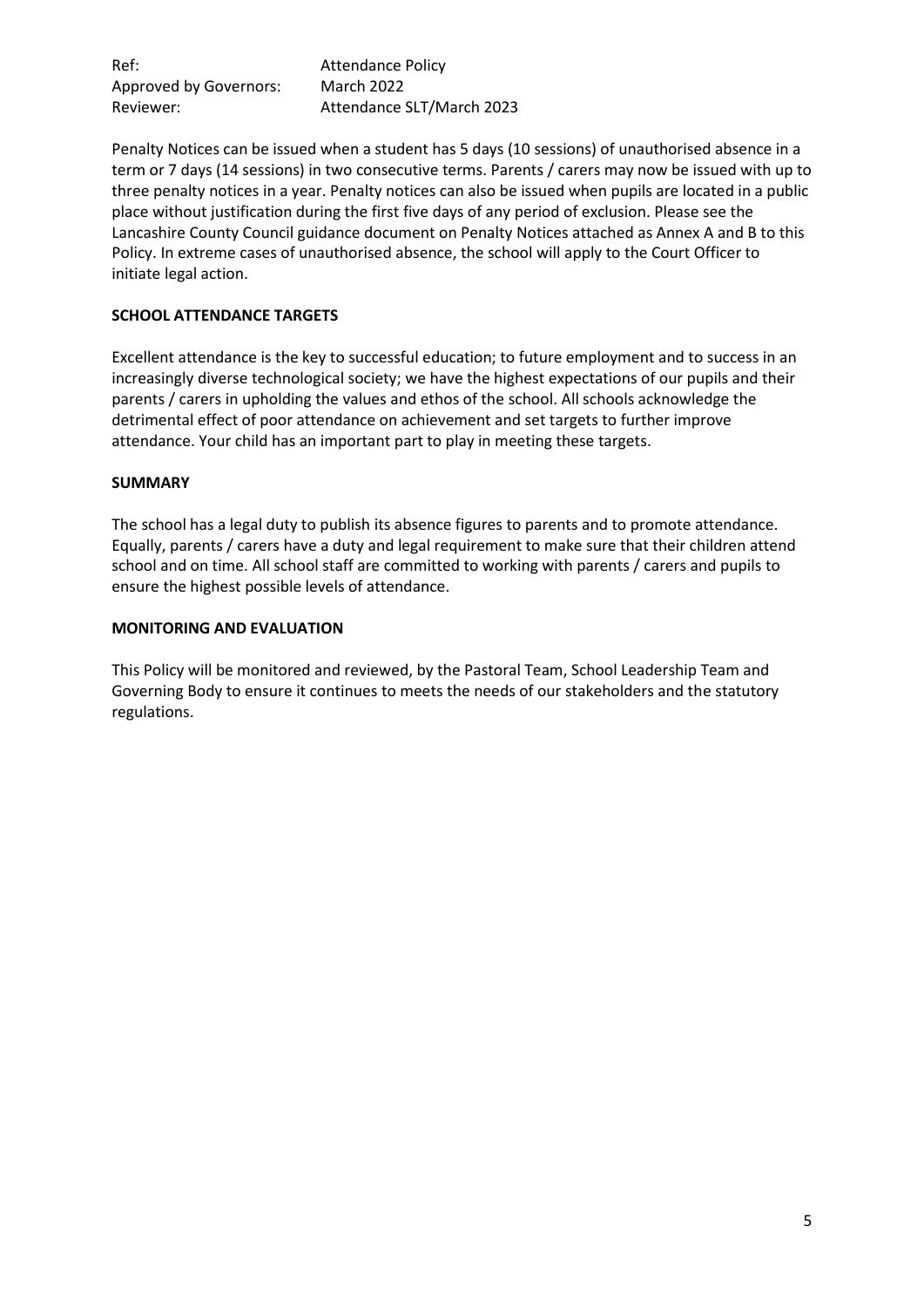Ref: **Attendance Policy** Approved by Governors: March 2022

Reviewer: Attendance SLT/March 2023

#### **ANNEX A**

#### **PENALTY NOTICES Tackling Poor School Attendance The Anti-Social Behaviour Act 2003 and the Education Act 1996 Information for Parents and Carers**

#### **Introduction**

The law gives powers to the Local Authority and other designated bodies to issue penalty notices where a parent/carer is considered able but unwilling to ensure their child's school attendance. Reducing absences from school is a key priority nationally and locally because missing school damages a pupil's attainment levels, disrupts school routines and the learning of others, and can leave a pupil vulnerable to anti-social behaviour and youth crime.

#### **What is a penalty notice?**

Parents/carers commit an offence if a child fails to attend school regularly and those absences are classed as unauthorised. Depending on the circumstances, such cases may result in prosecution under Section 444 of the Education Act 1996.

A penalty notice is an alternative to prosecution, which does not require an appearance in court unless the fine is unpaid after 28 days. Full payment of the penalty means that parents/carers can avoid being prosecuted and convicted.

#### **What is the cost?**

Penalty notices are issued at £120 however, if paid within 21 days of being issued the cost is £60.

#### **How are they issued?**

Penalty notices will always be issued by post to your home and are issued to each parent/carer individually in respect of each child.

#### **When are they issued?**

Lancashire County Council considers that regular attendance at school is of such importance that penalty notices may be used in a range of situations where unauthorised absence occurs, such as:

- unauthorised absence
- truancy (including pupils found during truancy sweeps);
- parentally condoned absence without good reason;
- persistent late\*\* arrival at school;
- unauthorised leave in term time
- delayed return from authorised leave;

In every case a pupil must have had a minimum of 5 school days (10 sessions) unauthorised absence in a term or 7 school days (14 sessions) unauthorised absence over 2 consecutive terms before a penalty notice is considered.

\*\* persistent lateness refers to pupils who arrive after the school register has closed

\* The expression "parent", in relation to a child or young person, includes any person who is not a parent of the child but who has parental responsibility for him or her, or who has care of the child.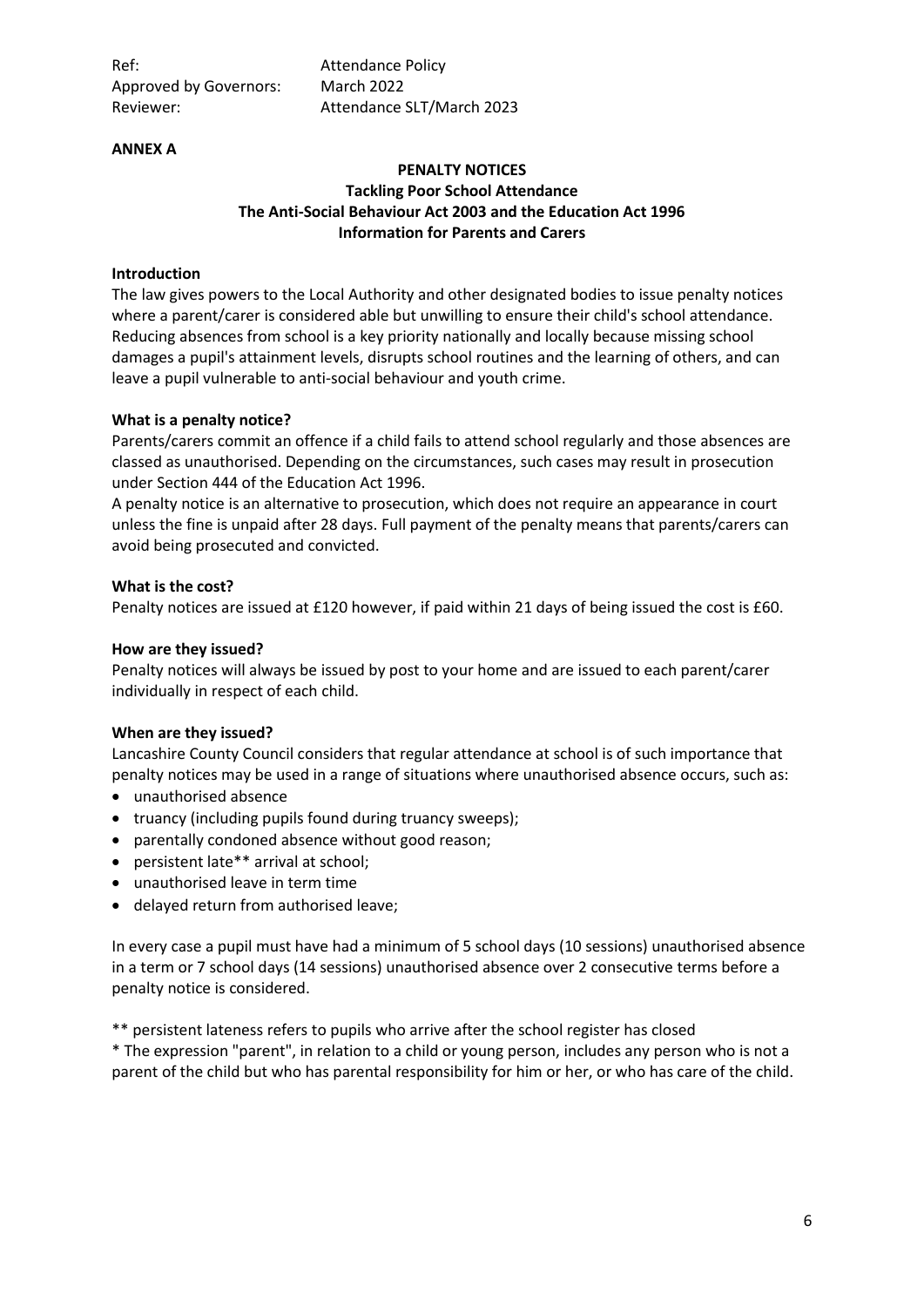| Ref:                   | <b>Attendance Policy</b>  |
|------------------------|---------------------------|
| Approved by Governors: | <b>March 2022</b>         |
| Reviewer:              | Attendance SLT/March 2023 |

#### **Is a warning given?**

In cases of unauthorised absence and persistent lateness\*\*, you will receive a written warning of the possibility of a Notice being issued. This will tell you the extent of your child's absences and give you 15 school days in which to bring about an improvement. In that time, your child should have no unauthorised absences from school.

In cases of unauthorised leave, warnings will be issued where sufficient notice of the intended absence has been given. This means that in some cases, penalty notices may be issued without a warning.

## **Is there an appeal process?**

There is no statutory right of appeal once a penalty notice has been issued. However on receipt of a warning or penalty notice, you can make representations should you wish.

#### **How do I pay?**

Details of payment arrangements will be included on the penalty notice. You need to be aware that payment in part or by instalment is not an option with penalty notices. No reminders will be sent.

#### **Can I be prosecuted if I pay the penalty but my child is still absent from school?**

Not for the period stated in the penalty notice, since payment of the penalty discharges your liability for that period. However, it could be the case that a prosecution might be considered for further periods of poor attendance not covered by the notice, depending on the circumstances. If this is an issue, it is vital that you work closely with your child's school.

#### **What happens if I do not pay?**

You have up to 28 days from receipt of the notice to pay the penalty in full, after which the Authority is required in most instances to commence proceedings in the local magistrates' court for the original offence of failing to ensure your child attends school regularly.

If proven, this can attract a range of sentences including fines up to £2,500 and/or up to three months' imprisonment. Other disposals such as Parenting Orders or Community Sentences can be imposed depending upon the circumstances. Costs may also be imposed.

## **Can I get help if my child is not attending school regularly?**

Yes, Lancashire County Council and your child's school will give you advice and support if you need help to secure an improvement in your child's attendance. It is very important that you speak with the school or with Lancashire County Council at the earliest opportunity if you have any worries at all about securing your child's school attendance.